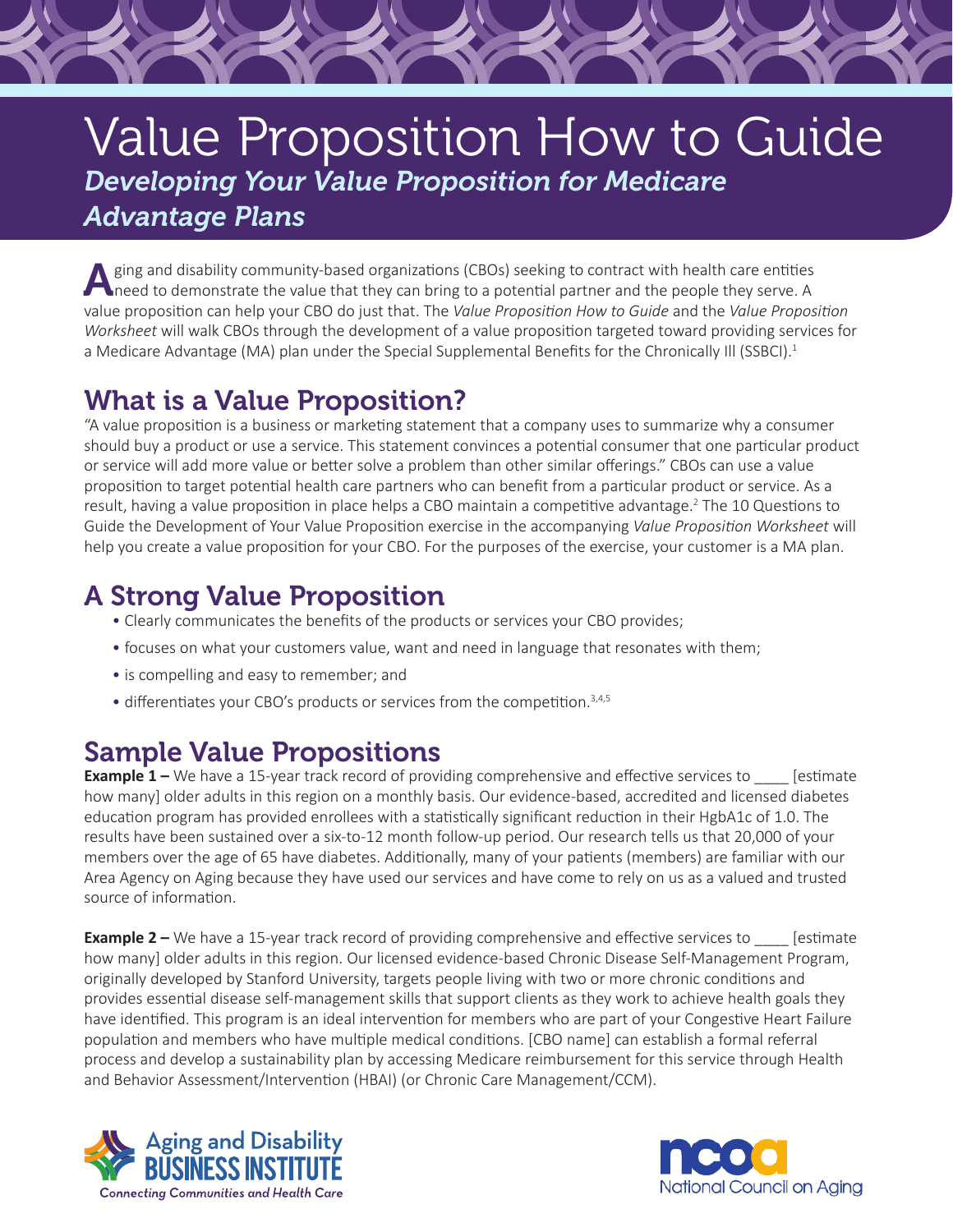The following exercises are included in the accompanying *Value Proposition Worksheet*, which will guide CBOs through the process of creating a value proposition. Please use the *Value Proposition Worksheet*, available at [www.aginganddisabilitybusinessinstitute.org/value-proposition-how-to-guide-and-worksheet/,](http://www.aginganddisabilitybusinessinstitute.org/value-proposition-how-to-guide-and-worksheet/) to respond to questions and develop your value proposition.

## 10 Questions to Guide the Development of Your Medicare Advantage Value Proposition

- 1. What is the problem you intend to address?
- 2. What is the specific intervention that you will use to address this problem?
- 3. Is your product innovative or is it a common service that is delivered in an innovative way?
- 4. What opportunities for delivering Special Supplemental Benefits for the Chronically Ill (SSBCI) can you capitalize on, and what key concerns or "pain points" for an MA plan can your product/service address? Be sure to consider the potential customer's financial and quality risks.
- 5. How will your service address the customer's risk?
- 6. What is the customer's market penetration?
- 7. What are the types of beneficiaries served, and what challenges are faced by this target population?
- 8. What level of access do you have to the target population? How can you effectively reach the customer's target population?
- 9. Are you targeting a specific population within the MA plan, e.g., people living with diabetes, Congestive Heart Failure, or people at risk for falls?
- 10.Document how your program will:
	- a. Reach and provide services to the target population.
	- b. Demonstrate effectiveness for individuals and the overall population served. (What kind of outcome data will be used to validate efficacy?)
	- c. Define the Return on Investment (ROI) for the customer. (Note that there are two types of ROI: hard and soft. $)^6$
	- d. What is the role of your primary contact with the customer? What's their stake/perspective in solving the problem you identified in questions 1-2?

#### Writing Your Own Value Proposition

- 1. Reviewing your responses to the 10 Questions to Guide the Development of Your Value Proposition exercise, extract the key elements in bullet points to describe why your potential customer would want to offer or purchase this product or service for their members and what makes it innovative, unique or better than a similar service offered by your competitors.
- 2. Next, combine your bullet points into a strong, succinct and compelling statement about why your service is valuable and how it can help address concerns your potential partners may have. Use industry jargon or nomenclature that will resonate with a health care audience (e.g., quality improvement, return on investment, HEDIS, CAHPS, etc.). Tailor the presentation statement to the person's role in solving the problem in the organization (i.e., marketing, population health management, provider network management).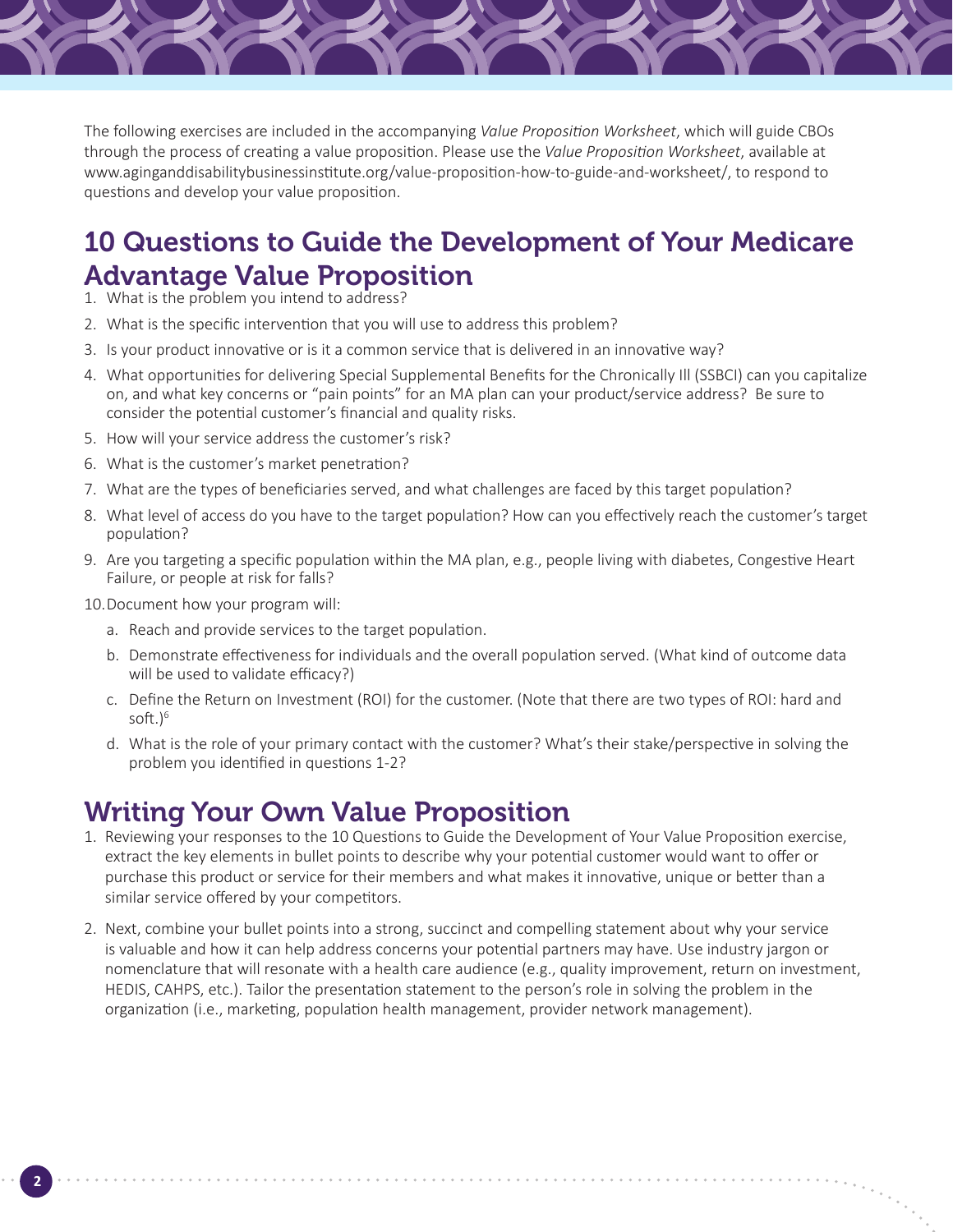## Steps to Take After Developing Your CBO's Value Proposition

After patting yourself on the back for creating your CBO's value proposition, the steps described below will help you embed it within your organization—and help your CBO prepare to make its case with potential customers.

#### Practice It

Now that you have developed your value proposition, practice presenting it to internal team members and partners, enlist their feedback and refine your statement as needed.

#### Embed and Share It

As a final step, it is important to



embed your value proposition into your overall marketing plan and to share it throughout your CBO. Ensure that your leadership team, staff, and volunteers understand and are able to effectively articulate the value proposition. Also, use a variety of communication channels (newsletters, website, social media, print materials, etc.) to promote the unique value of your product or service.

# Additional Resources

- Aging and Disability Business Institute, *Define Your Value*, [https://www.aginganddisabilitybusinessinstitute.org/](https://www.aginganddisabilitybusinessinstitute.org/resources/category/define-your-value) [resources/category/define-your-value](https://www.aginganddisabilitybusinessinstitute.org/resources/category/define-your-value).
- National Council on Aging, *Developing Your Value Proposition*, Slides from NCOA's 2017 National CDSME and Falls Prevention Annual Meeting, https://www.ncoa.org/wp-content/uploads/NCOA-Value-Prop-FINAL-052217.pdf.
- National Council on Aging, *Value Proposition Tips and Sample Statement for Partnering with Patient-Centered Medical Homes and Federally Qualified Health Center*s, [https://www.ncoa.org/wp-content/uploads/3-4-Value-](https://www.ncoa.org/wp-content/uploads/3-4-Value-Proposition-Tips-7.27.16.pdf)[Proposition-Tips-7.27.16.pdf.](https://www.ncoa.org/wp-content/uploads/3-4-Value-Proposition-Tips-7.27.16.pdf)

This worksheet was originally created by the National Council on Aging (NCOA) for the Medicare Reimbursement Learning Collaborative, which was funded through the National Chronic Disease Self-Management Education Resource Center by the Administration on Community Living, U.S. Department of Health and Human Services.

The worksheet was adapted as part of the Medicare Advantage Learning Collaborative, which is funded by the Administration for Community Living, U.S. Department of Health and Human Services through cooperative agreements to the National Association of Area Agencies on Aging (n4a) and NCOA.